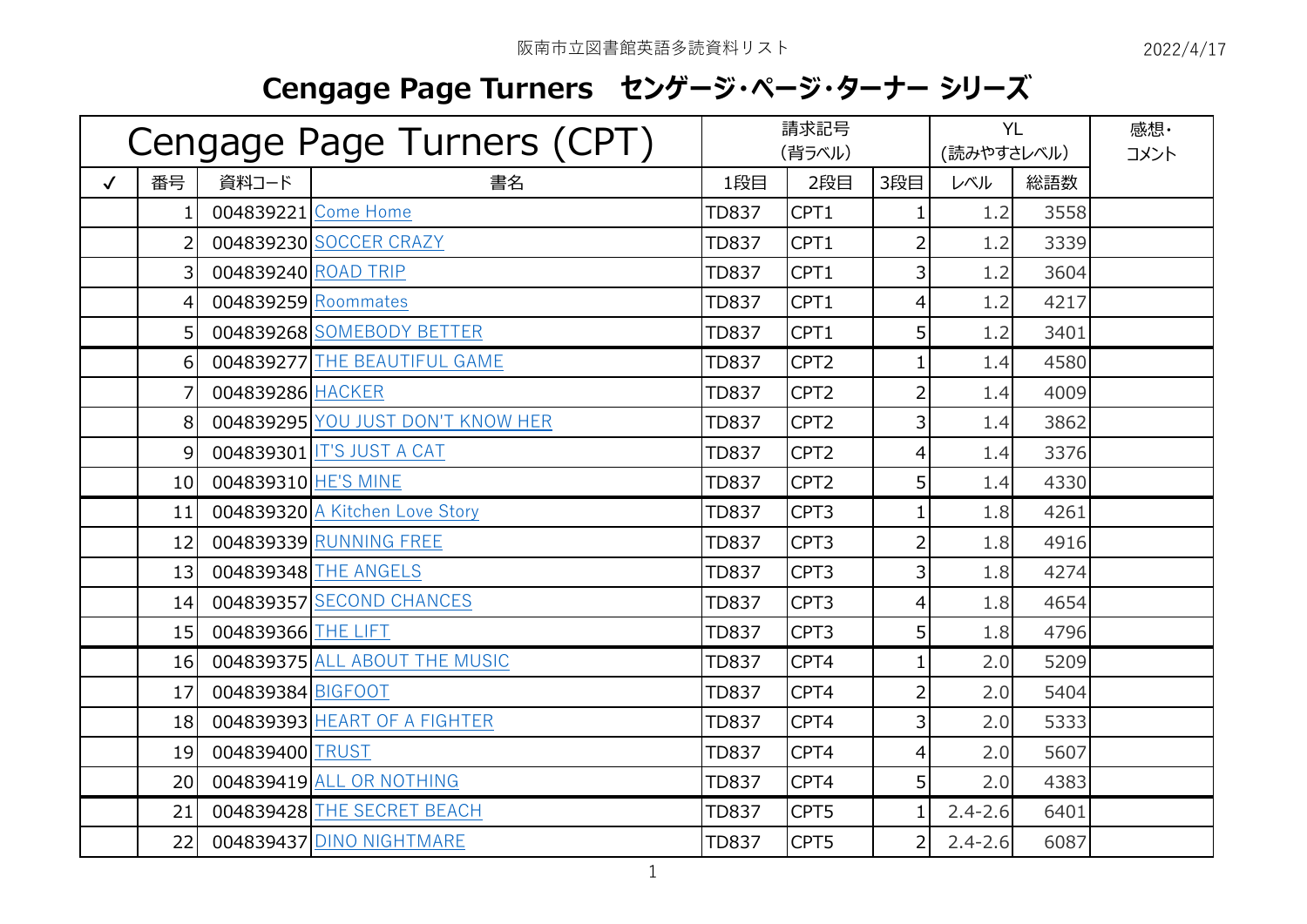阪南市立図書館英語多読資料リスト 2022/4/17

| Cengage Page Turners (CPT) |    |                      | 請求記号<br>(背ラベル)                         |              | <b>YL</b><br>(読みやすさレベル) |                | 感想·<br>コメント |       |  |
|----------------------------|----|----------------------|----------------------------------------|--------------|-------------------------|----------------|-------------|-------|--|
| $\checkmark$               | 番号 | 資料コード                | 書名                                     | 1段目          | 2段目                     | 3段目            | レベル         | 総語数   |  |
|                            | 23 | 004839446 THE 400    |                                        | <b>TD837</b> | CPT5                    | 3              | $2.4 - 2.6$ | 6458  |  |
|                            | 24 | 004839455 GONE       |                                        | <b>TD837</b> | CPT5                    | 4              | $2.4 - 2.6$ | 6484  |  |
|                            | 25 |                      | 004839464 The Picture in the Attic     | <b>TD837</b> | CPT6                    | 1              | $2.6 - 2.8$ | 9373  |  |
|                            | 26 |                      | 004839473 Three Tales of Deadly Desire | <b>TD837</b> | CPT6                    | 2              | $2.6 - 2.8$ | 8542  |  |
|                            | 27 |                      | 004839482 THE CHOICE                   | <b>TD837</b> | CPT6                    | 3              | $2.6 - 2.8$ | 5799  |  |
|                            | 28 |                      | 004839491 Best Friends                 | <b>TD837</b> | CPT6                    | 4              | $2.6 - 2.8$ | 7994  |  |
|                            | 29 |                      | 004839508 Dead before Midnight         | <b>TD837</b> | CPT7                    | 1              | $2.8 - 3.0$ | 8575  |  |
|                            | 30 | 004839517 Nature     |                                        | <b>TD837</b> | CPT7                    | $\overline{2}$ | $2.8 - 3.0$ | 8246  |  |
|                            | 31 |                      | 004839526 A SONG FOR NINA              | <b>TD837</b> | CPT7                    | 3              | $2.8 - 3.0$ | 7990  |  |
|                            | 32 | 004839535 Danny Dark |                                        | <b>TD837</b> | CPT8                    | 1              | $3.2 - 3.4$ | 14755 |  |
|                            | 33 | 004839544 LIGHT      |                                        | <b>TD837</b> | CPT8                    | $\overline{2}$ | $3.2 - 3.4$ | 12906 |  |
|                            | 34 |                      | 004839553 KILIMANJARO                  | <b>TD837</b> | CPT8                    | 3              | $3.2 - 3.4$ | 15721 |  |
|                            | 35 |                      | 004839562 THE MAN FROM THE SKY         | <b>TD837</b> | CPT8                    | 4              | $3.2 - 3.4$ | 9543  |  |
|                            | 36 |                      | 004839571 BAD BLOOD                    | <b>TD837</b> | CPT9                    | $\mathbf{1}$   | $3.6 - 3.8$ | 15141 |  |
|                            | 37 |                      | 004839580 The Long Road to LUCCA       | <b>TD837</b> | CPT9                    | 2              | $3.6 - 3.8$ | 15855 |  |
|                            | 38 |                      | 004839590 RESISTANCE                   | <b>TD837</b> | CPT9                    | 3              | $3.6 - 3.8$ | 8533  |  |
|                            | 39 |                      | 004839606 THE YELLOW FIELD             | <b>TD837</b> | CPT9                    | 4              | $3.6 - 3.8$ | 11825 |  |
|                            | 40 | 004839615 Joe Faust  |                                        | <b>TD837</b> | CPT10                   |                | $4.0 - 4.2$ | 14331 |  |
|                            | 41 | 004839624 Reunited   |                                        | <b>TD837</b> | CPT10                   | $\overline{2}$ | $4.0 - 4.2$ | 17648 |  |
|                            | 42 | 004839633 SAMURAI    |                                        | <b>TD837</b> | CPT10                   | 3              | $4.0 - 4.2$ | 16588 |  |
|                            | 43 |                      | 004839642 THE BOATHOUSE                | <b>TD837</b> | CPT10                   | $\overline{4}$ | $4.0 - 4.2$ | 14869 |  |
|                            | 44 |                      | 004839651 CONTROL ORDER 351            | <b>TD837</b> | CPT11                   | 1              | $4.4 - 4.6$ | 15761 |  |
|                            | 45 |                      | 004839660 MERCY KILLER                 | <b>TD837</b> | CPT11                   | $\overline{2}$ | $4.4 - 4.6$ | 19443 |  |